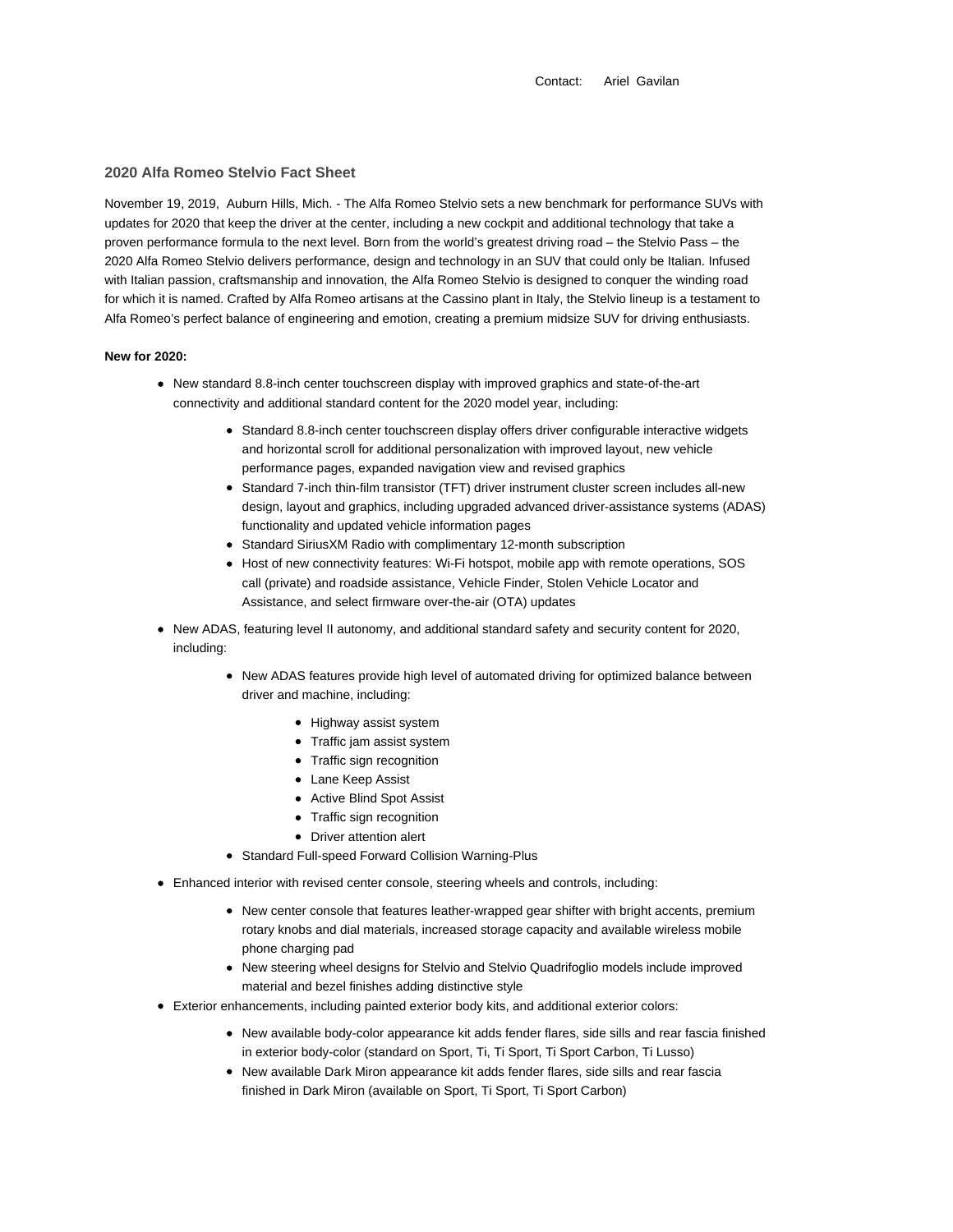- New available exterior carbon fiber package adds carbon fiber V Scudetto grille, carbon fiber mirror caps and Dark Miron badging
- Two new metallic exterior color options: Anodized Blue Metallic and Lunare White Metallic

#### **Highlights:**

- All Stelvio SUVs are well equipped with standard leather seating, Apple CarPlay, Android Auto, SiriusXM Radio with complimentary 12-month subscription, keyless passive entry, remote start, bi-xenon headlamps with LED Daytime Running Lights and LED taillights, Alfa DNA Drive Mode selector, backup camera with rear park sensors and Full-speed Forward Collision Warning-Plus
- The sports car of its segment, all Stelvio models feature near perfect 50/50 weight distribution and classleading power and performance with key race-inspired features, including a class-exclusive carbon-fiber driveshaft, flat-bottom Formula One-inspired steering wheel, Alfa DNA Drive Mode selector, and an eightspeed automatic transmission with available steering column-mounted aluminum paddle shifters with gear shifts in less than 100 milliseconds
- Stelvio and Stelvio Ti feature an all-aluminum, 2.0-liter, direct-injection turbocharged engine delivering a class-leading, standard 280 horsepower and 306 lb.-ft. of torque, allowing it to launch from 0 to 60 miles per hour (mph) in 5.4 seconds and achieve a top speed of 144 mph
- Stelvio Quadrifoglio continues to highlight Alfa Romeo's performance expertise with best-in-class V-6 505 horsepower and best-in-class V-6 torque from its Ferrari-derived twin-turbocharged V-6 engine, powering it from 0-60 mph in a best-in-class 3.6 seconds with a top speed of 176 mph
- State-of-the-art technologies, including a torque vectoring rear differential, Alfa DNA Pro Drive Mode selector with Race Mode, the most direct steering available and all-aluminum column-mounted paddle shifters maximize the driving experience in the Stelvio Quadrifoglio
- Paired with Alfa Romeo's most powerful production engine ever the innovative Q4 all-wheel-drive (AWD) system in the Stelvio Quadrifoglio takes premium midsize SUV performance to new heights
- The performance-inspired Stelvio Quadrifoglio also benefits from unique design features, including standard anodized brake calipers with red Alfa Romeo script and signature 20-inch bright five-hole forged aluminum wheel
- Stelvio Quadrifoglio lapped Nürburgring in record 7 minutes 51.7 seconds, making it the fastest production SUV available in the U.S.
- Standard Apple CarPlay, Android Auto and SiriusXM Radio with complimentary 12-month subscription across all Stelvio trims

# **Model Lineup**

For 2020, the Alfa Romeo Stelvio lineup consists of seven models:

- Stelvio
- Stelvio Sport
- Stelvio Ti
- Stelvio Ti Sport
- Stelvio Ti Sport Carbon
- Stelvio Ti Lusso
- Stelvio Quadrifoglio

The Alfa Romeo Stelvio lineup consists of three appearance packages:

- Nero Edizione (Stelvio, Stelvio Sport, Stelvio Ti, Stelvio Ti Sport, Stelvio Quadrifoglio)
- Dark Miron Appearance Kit (Stelvio Sport, Stelvio Ti Sport, Stelvio Ti Sport Carbon)
- Exterior Carbon Fiber Package (Stelvio Quadrifoglio)

#### **Available Exterior Colors:**

- Alfa White
- Rosso Alfa
- Silverstone Grav Metallic
- Stromboli Gray Metallic
- Vesuvio Gray Metallic